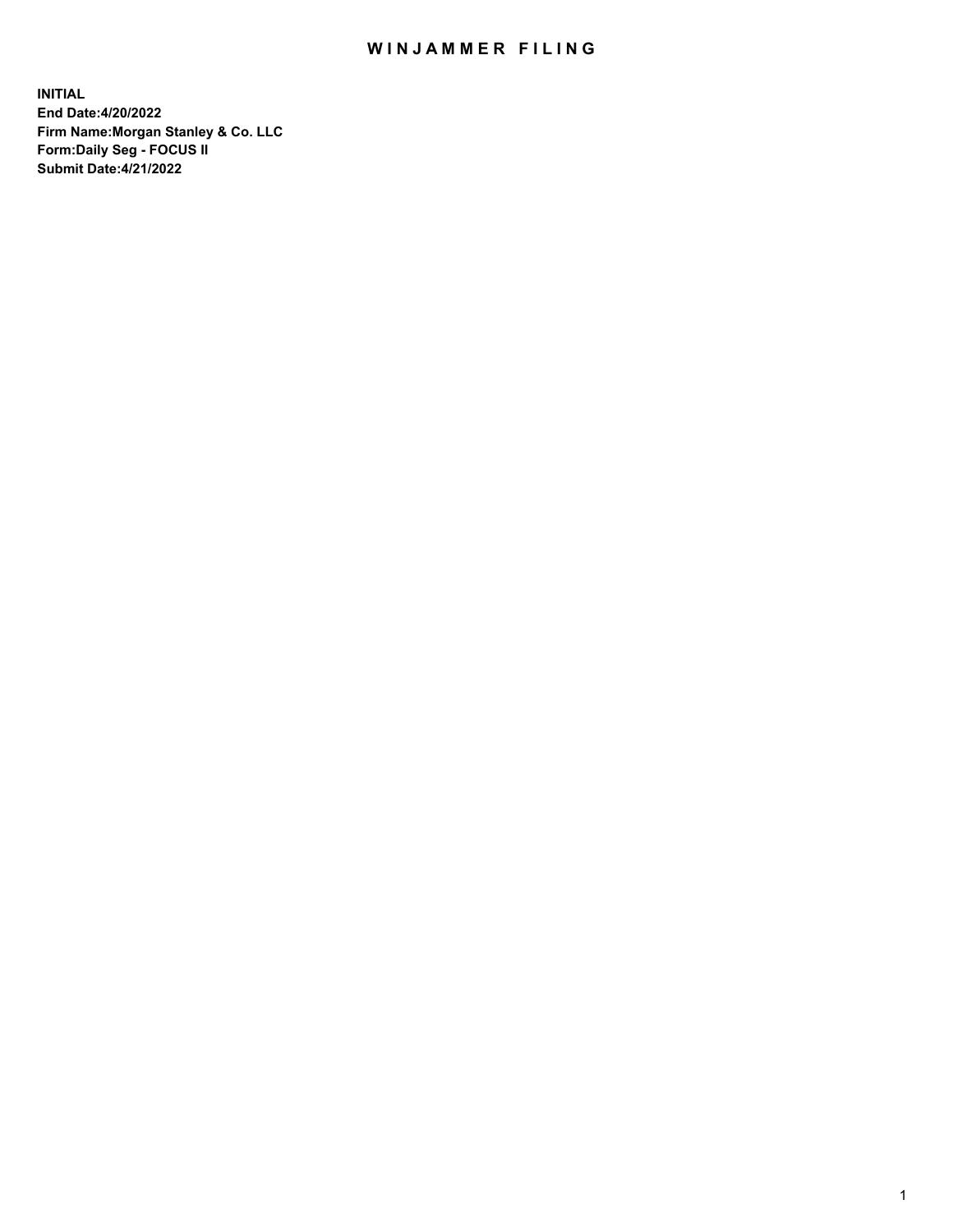**INITIAL End Date:4/20/2022 Firm Name:Morgan Stanley & Co. LLC Form:Daily Seg - FOCUS II Submit Date:4/21/2022 Daily Segregation - Cover Page**

| Name of Company                                                                                                                                                                                                                                                                                                                | Morgan Stanley & Co. LLC                                |
|--------------------------------------------------------------------------------------------------------------------------------------------------------------------------------------------------------------------------------------------------------------------------------------------------------------------------------|---------------------------------------------------------|
| <b>Contact Name</b>                                                                                                                                                                                                                                                                                                            | <b>Ikram Shah</b>                                       |
| <b>Contact Phone Number</b>                                                                                                                                                                                                                                                                                                    | 212-276-0963                                            |
| <b>Contact Email Address</b>                                                                                                                                                                                                                                                                                                   | Ikram.shah@morganstanley.com                            |
| FCM's Customer Segregated Funds Residual Interest Target (choose one):<br>a. Minimum dollar amount: ; or<br>b. Minimum percentage of customer segregated funds required:% ; or<br>c. Dollar amount range between: and; or<br>d. Percentage range of customer segregated funds required between:% and%.                         | 235,000,000<br><u>0</u><br><u>00</u><br><u>00</u>       |
| FCM's Customer Secured Amount Funds Residual Interest Target (choose one):<br>a. Minimum dollar amount: ; or<br>b. Minimum percentage of customer secured funds required:%; or<br>c. Dollar amount range between: and; or<br>d. Percentage range of customer secured funds required between:% and%.                            | 140,000,000<br><u>0</u><br><u>0 0</u><br>0 <sub>0</sub> |
| FCM's Cleared Swaps Customer Collateral Residual Interest Target (choose one):<br>a. Minimum dollar amount: ; or<br>b. Minimum percentage of cleared swaps customer collateral required:% ; or<br>c. Dollar amount range between: and; or<br>d. Percentage range of cleared swaps customer collateral required between:% and%. | 92,000,000<br><u>0</u><br><u>00</u><br>00               |

Attach supporting documents CH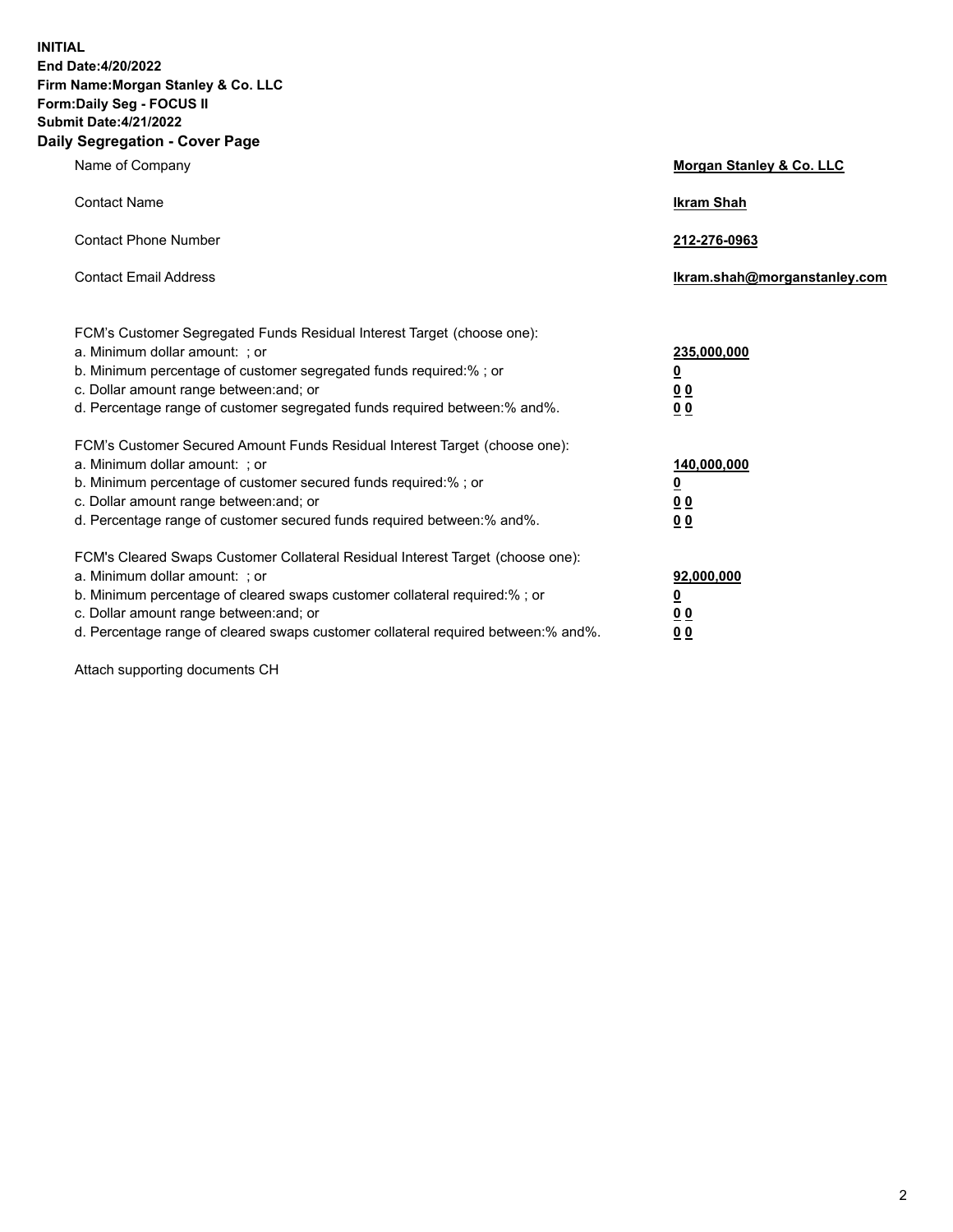|          | <b>INITIAL</b><br>End Date: 4/20/2022<br>Firm Name: Morgan Stanley & Co. LLC<br>Form: Daily Seg - FOCUS II<br><b>Submit Date: 4/21/2022</b><br><b>Daily Segregation - Secured Amounts</b> |                                                          |
|----------|-------------------------------------------------------------------------------------------------------------------------------------------------------------------------------------------|----------------------------------------------------------|
|          | Foreign Futures and Foreign Options Secured Amounts                                                                                                                                       |                                                          |
|          | Amount required to be set aside pursuant to law, rule or regulation of a foreign                                                                                                          | $0$ [7305]                                               |
| 1.       | government or a rule of a self-regulatory organization authorized thereunder<br>Net ledger balance - Foreign Futures and Foreign Option Trading - All Customers                           |                                                          |
|          | A. Cash                                                                                                                                                                                   | 4,707,123,653 [7315]                                     |
|          | B. Securities (at market)                                                                                                                                                                 | 2,334,643,454 [7317]                                     |
| 2.       | Net unrealized profit (loss) in open futures contracts traded on a foreign board of trade                                                                                                 | 2,350,713,496 [7325]                                     |
| 3.       | Exchange traded options                                                                                                                                                                   |                                                          |
|          | a. Market value of open option contracts purchased on a foreign board of trade<br>b. Market value of open contracts granted (sold) on a foreign board of trade                            | 44,704,149 [7335]<br>-27,560,338 [7337]                  |
| 4.       | Net equity (deficit) (add lines 1. 2. and 3.)                                                                                                                                             | 9,409,624,414 [7345]                                     |
| 5.       | Account liquidating to a deficit and account with a debit balances - gross amount                                                                                                         | 28,582,885 [7351]                                        |
|          | Less: amount offset by customer owned securities                                                                                                                                          | -27,576,317 [7352] 1,006,568                             |
|          |                                                                                                                                                                                           | [7354]                                                   |
| 6.       | Amount required to be set aside as the secured amount - Net Liquidating Equity<br>Method (add lines 4 and 5)                                                                              | 9,410,630,982 [7355]                                     |
| 7.       | Greater of amount required to be set aside pursuant to foreign jurisdiction (above) or line                                                                                               | 9,410,630,982 [7360]                                     |
|          | 6.                                                                                                                                                                                        |                                                          |
|          | FUNDS DEPOSITED IN SEPARATE REGULATION 30.7 ACCOUNTS                                                                                                                                      |                                                          |
| 1.       | Cash in banks                                                                                                                                                                             |                                                          |
|          | A. Banks located in the United States<br>B. Other banks qualified under Regulation 30.7                                                                                                   | 247,100,510 [7500]<br>228, 267, 221 [7520] 475, 367, 731 |
|          |                                                                                                                                                                                           | [7530]                                                   |
| 2.       | <b>Securities</b>                                                                                                                                                                         |                                                          |
|          | A. In safekeeping with banks located in the United States                                                                                                                                 | 1,159,861,933 [7540]                                     |
|          | B. In safekeeping with other banks qualified under Regulation 30.7                                                                                                                        | 79,249,388 [7560] 1,239,111,321                          |
| 3.       | Equities with registered futures commission merchants                                                                                                                                     | [7570]                                                   |
|          | A. Cash                                                                                                                                                                                   | 30,497,081 [7580]                                        |
|          | <b>B.</b> Securities                                                                                                                                                                      | $0$ [7590]                                               |
|          | C. Unrealized gain (loss) on open futures contracts                                                                                                                                       | 9,052,106 [7600]                                         |
|          | D. Value of long option contracts                                                                                                                                                         | <u>0</u> [7610]                                          |
| 4.       | E. Value of short option contracts<br>Amounts held by clearing organizations of foreign boards of trade                                                                                   | 0 [7615] 39,549,187 [7620]                               |
|          | A. Cash                                                                                                                                                                                   | $0$ [7640]                                               |
|          | <b>B.</b> Securities                                                                                                                                                                      | $0$ [7650]                                               |
|          | C. Amount due to (from) clearing organization - daily variation                                                                                                                           | $0$ [7660]                                               |
|          | D. Value of long option contracts                                                                                                                                                         | $0$ [7670]                                               |
|          | E. Value of short option contracts                                                                                                                                                        | 0 [7675] 0 [7680]                                        |
| 5.       | Amounts held by members of foreign boards of trade<br>A. Cash                                                                                                                             | 4,482,175,575 [7700]                                     |
|          | <b>B.</b> Securities                                                                                                                                                                      | 1,095,532,133 [7710]                                     |
|          | C. Unrealized gain (loss) on open futures contracts                                                                                                                                       | 2,341,661,390 [7720]                                     |
|          | D. Value of long option contracts                                                                                                                                                         | 44,704,149 [7730]                                        |
|          | E. Value of short option contracts                                                                                                                                                        | -27,560,338 [7735] 7,936,512,909                         |
|          |                                                                                                                                                                                           | [7740]                                                   |
| 6.<br>7. | Amounts with other depositories designated by a foreign board of trade<br>Segregated funds on hand                                                                                        | $0$ [7760]<br>$0$ [7765]                                 |
| 8.       | Total funds in separate section 30.7 accounts                                                                                                                                             | 9,690,541,148 [7770]                                     |
| 9.       | Excess (deficiency) Set Aside for Secured Amount (subtract line 7 Secured Statement                                                                                                       | 279,910,166 [7380]                                       |

- 9. Excess (deficiency) Set Aside for Secured Amount (subtract line 7 Secured Statement Page 1 from Line 8)
- 10. Management Target Amount for Excess funds in separate section 30.7 accounts **140,000,000** [7780]
- 11. Excess (deficiency) funds in separate 30.7 accounts over (under) Management Target **139,910,166** [7785]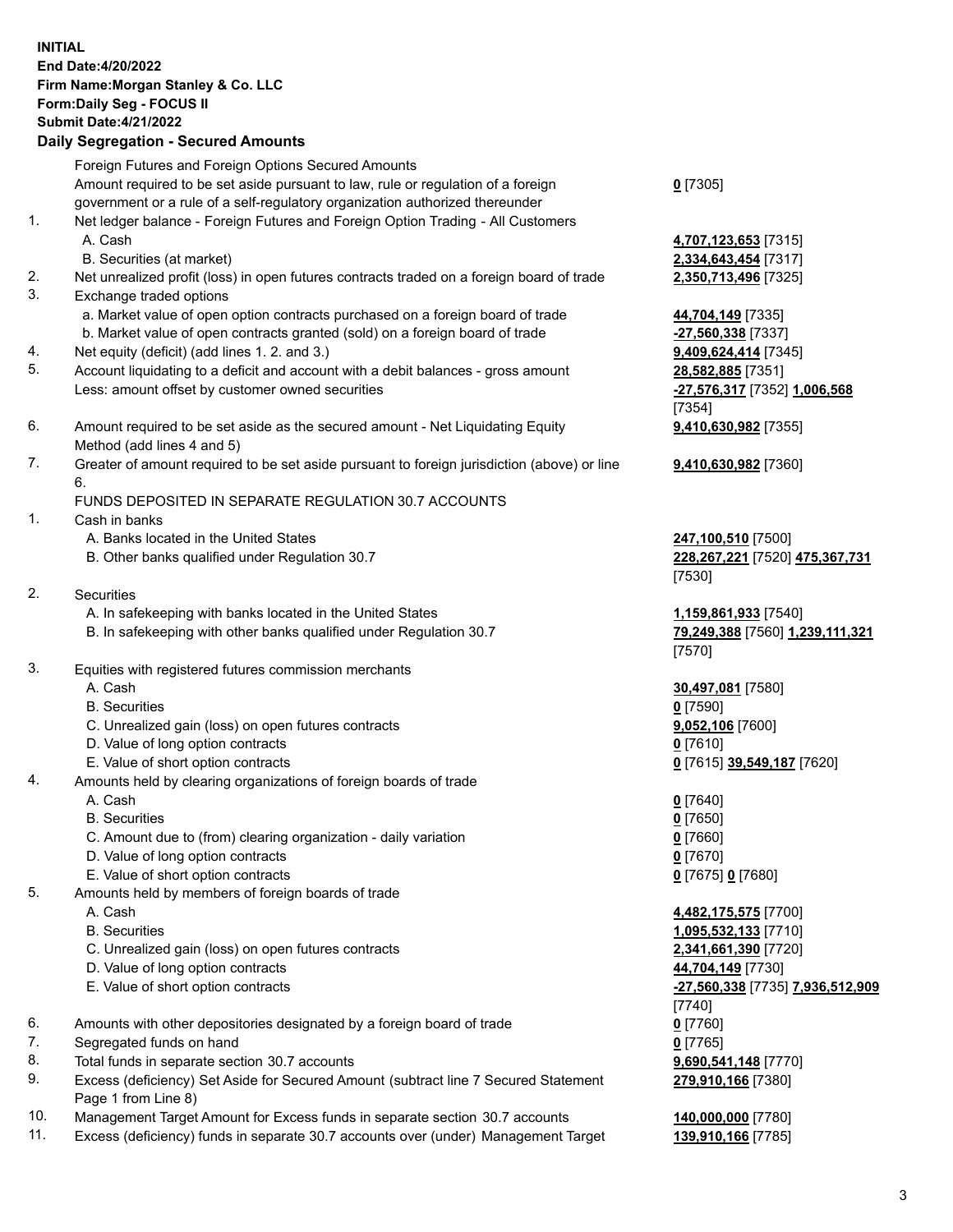**INITIAL End Date:4/20/2022 Firm Name:Morgan Stanley & Co. LLC Form:Daily Seg - FOCUS II Submit Date:4/21/2022 Daily Segregation - Segregation Statement** SEGREGATION REQUIREMENTS(Section 4d(2) of the CEAct) 1. Net ledger balance A. Cash **18,983,849,936** [7010] B. Securities (at market) **9,031,637,733** [7020] 2. Net unrealized profit (loss) in open futures contracts traded on a contract market **323,632,764** [7030] 3. Exchange traded options A. Add market value of open option contracts purchased on a contract market **2,982,843,257** [7032] B. Deduct market value of open option contracts granted (sold) on a contract market **-2,113,285,855** [7033] 4. Net equity (deficit) (add lines 1, 2 and 3) **29,208,677,835** [7040] 5. Accounts liquidating to a deficit and accounts with debit balances - gross amount **893,668,923** [7045] Less: amount offset by customer securities **-890,300,971** [7047] **3,367,952** [7050] 6. Amount required to be segregated (add lines 4 and 5) **29,212,045,787** [7060] FUNDS IN SEGREGATED ACCOUNTS 7. Deposited in segregated funds bank accounts A. Cash **3,449,318,586** [7070] B. Securities representing investments of customers' funds (at market) **0** [7080] C. Securities held for particular customers or option customers in lieu of cash (at market) **3,707,310,024** [7090] 8. Margins on deposit with derivatives clearing organizations of contract markets A. Cash **15,624,401,006** [7100] B. Securities representing investments of customers' funds (at market) **0** [7110] C. Securities held for particular customers or option customers in lieu of cash (at market) **5,160,029,838** [7120] 9. Net settlement from (to) derivatives clearing organizations of contract markets **605,285,407** [7130] 10. Exchange traded options A. Value of open long option contracts **2,982,843,257** [7132] B. Value of open short option contracts **-2,113,285,855** [7133] 11. Net equities with other FCMs A. Net liquidating equity **19,007,673** [7140] B. Securities representing investments of customers' funds (at market) **0** [7160] C. Securities held for particular customers or option customers in lieu of cash (at market) **0** [7170] 12. Segregated funds on hand **164,297,871** [7150] 13. Total amount in segregation (add lines 7 through 12) **29,599,207,807** [7180] 14. Excess (deficiency) funds in segregation (subtract line 6 from line 13) **387,162,020** [7190] 15. Management Target Amount for Excess funds in segregation **235,000,000** [7194]

16. Excess (deficiency) funds in segregation over (under) Management Target Amount Excess

**152,162,020** [7198]